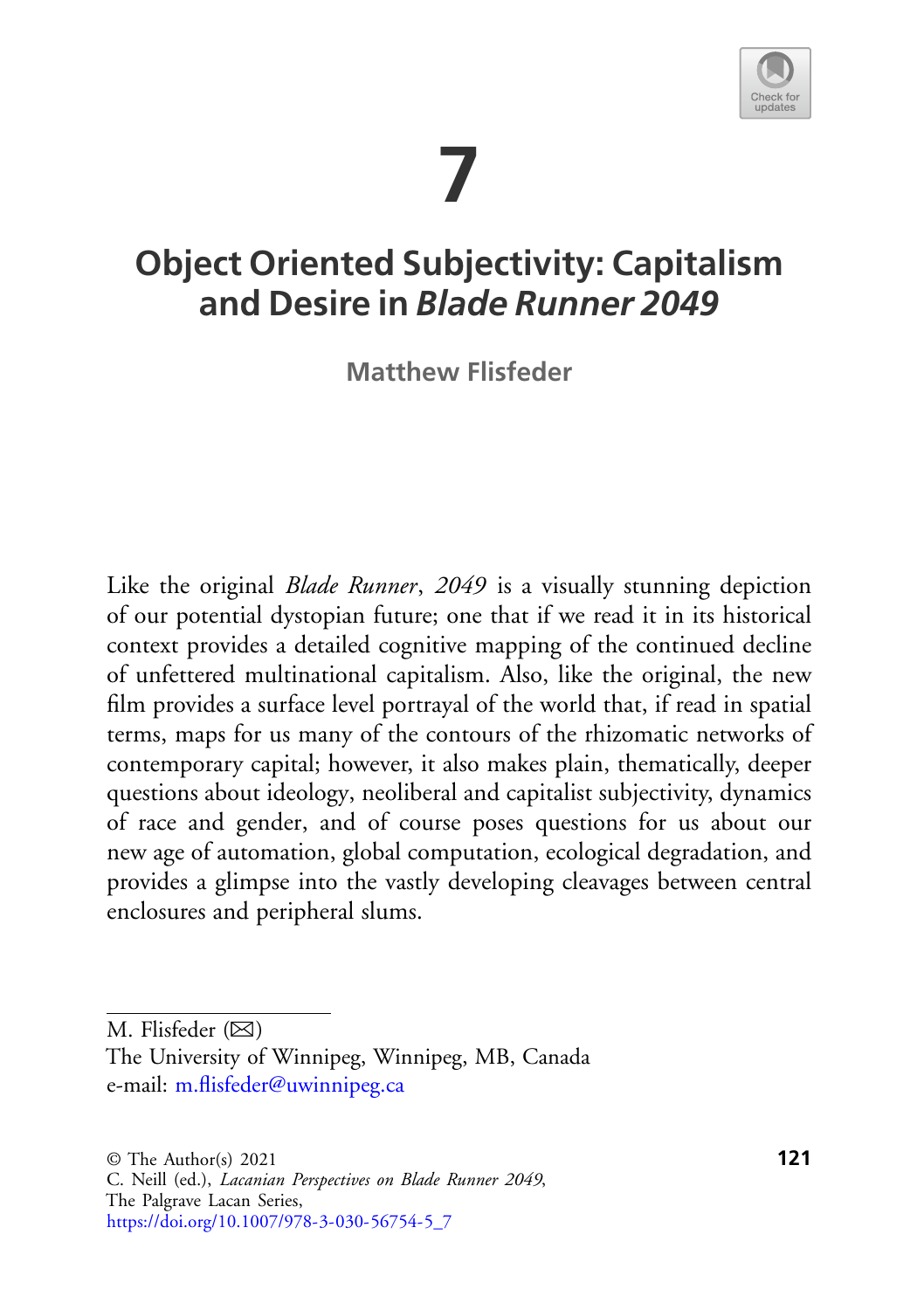The film's plot is not overly impressive, nor does it really hit the ball straight out-of-the-park. It is fairly typical in its Oedipal and Christological rendering of its central character, K; and, while the hot takes on the film that have popped up in my social media newsfeed seem to want to stress this avenue of critique, I for one think that there is more to it than simply that, and I have little interest in pursuing this thread. As a product of reboot culture—that ever-increasing number of remakes, sequels, and alternate version storytelling that has become a staple of twenty-first century culture industry—*Blade Runner 2049* was sure to find an audience that would seem to know it all in advance. However, it's my opinion that if we remain focussed on this aspect of the film, then we may end up missing the forest for the anamorphic trees. The film is rich and evocative, not unlike the original; and if I cannot adequately address it all it is only for the better, since *Blade Runner 2049* is much denser than it may first appear. In this regard, here I tease out some of the ways in which *Blade Runner 2049* allows us to reflect upon and register elements of our historical present.

What I find most fascinating about *2049* is its capacity to challenge, not unlike the original film, our notions of human subjecthood. It is by questioning the corporeal and cognitive dimensions of human subjectivity, measuring these against new and contemporary technological developments in Artificial Intelligence (AI), automation, and algorithmic new media, that the film brings to the surface aspects of the present that are cause for reflection and speculation. The film asks us to consider these questions in the context of twenty-first century capitalism; and it does this, as well, by making matters of enjoyment, fantasy, and desire central to our experiences of contemporary selfhood. Or, more specifically, it figures matters of enjoyment, fantasy, and desire as being tied to the "passionate attachments" that constitute us as subjects. It fact, it is when K receives cause to question the presupposition that he is a mere machine that the film provides for us a kind of cognitive mapping of sorts for the cleavages of the contemporary ideology. With K as a model, then, my objective here is to look at the film as a text dealing with questions about subjectivity and desire in the context of the capitalist society. My approach is materialist in the Lacanian-Žižekian sense of positing the subject as the very gap in the Symbolic order, the lack in reality,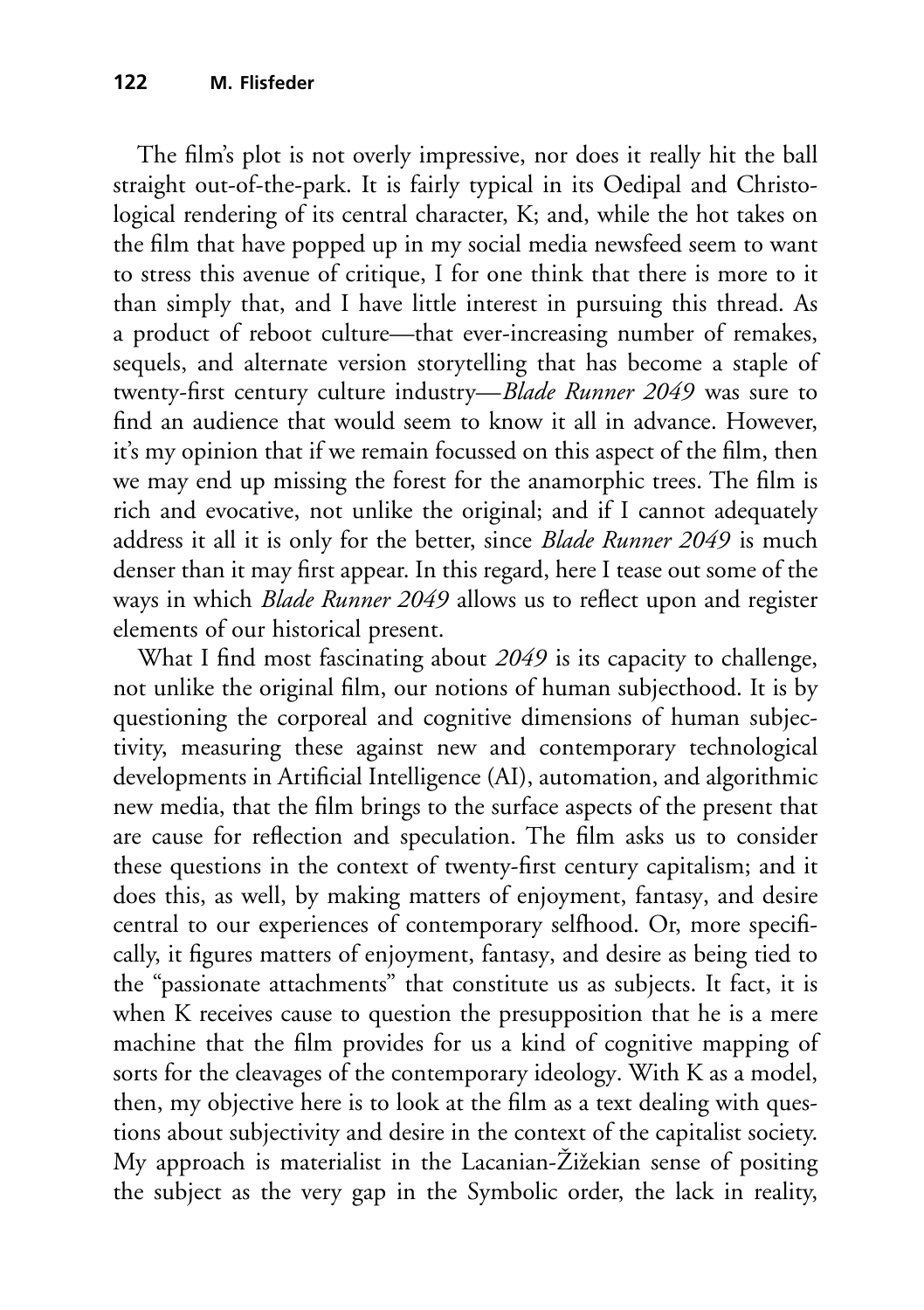that opens up the space for an ethical act. *2049* speaks loudly about the differences between bodies and minds of subjects in the world; but as I draw out here, it is by positing the misrecognition of the subject as a gap in reality that we can retroactively conceive the human dimension of *jouissance*, and in this way the film speaks of an "object oriented subject," as opposed to the new materialism of an "objet oriented ontology." But before delving further into the portrayal of the latter in *2049*, please, allow me first…

### **…A Brief Detour Through** *Star Trek***: Does Data Desire?**

There is an episode of *Star Trek: The Next Generation* called "The Measure of a Man," in which the agency of Android Lt. Commander Data (Brent Spiner) is put to question. A cyberneticist, Lt. Commander Maddox (Brian Brophy), wishes to take Data apart in order to discover precisely what makes Data "tick"—that is, how he functions so that more Androids can be built to better serve Starfleet. Data refuses the procedure and the issue is then presented: is Data property, or does he have sentience—does he have the "right to choose"? As Captain Picard (Patrick Stewart) is in the process of considering the best defense for Mr. Data, the always wise (and sapient) bartender, Guinan (Whoopi Goldberg), directs him to what's really at stake in this matter: building new Datas is akin to building a new race of beings; and, will not the legal decision about how he is defined—property or free person—come later to affect the treatment of this entirely new race of beings? The question, in other words, pertains to the relationship of master and slave, and the way that this relationship is couched in the legalistic discourses of property vs. personhood; or, perhaps more appropriately, this is a matter that pertains to the cleavage between the object and the subject—between objectivity and subjectivity. Is Data a mere machine, a mere object? Or does he have subjectivity?

The episode mirrors one from the original *Star Trek* series, "Court Martial," in which Captain Kirk (William Shatner) is put on trial for potentially (and intentionally) killing a member of his crew during a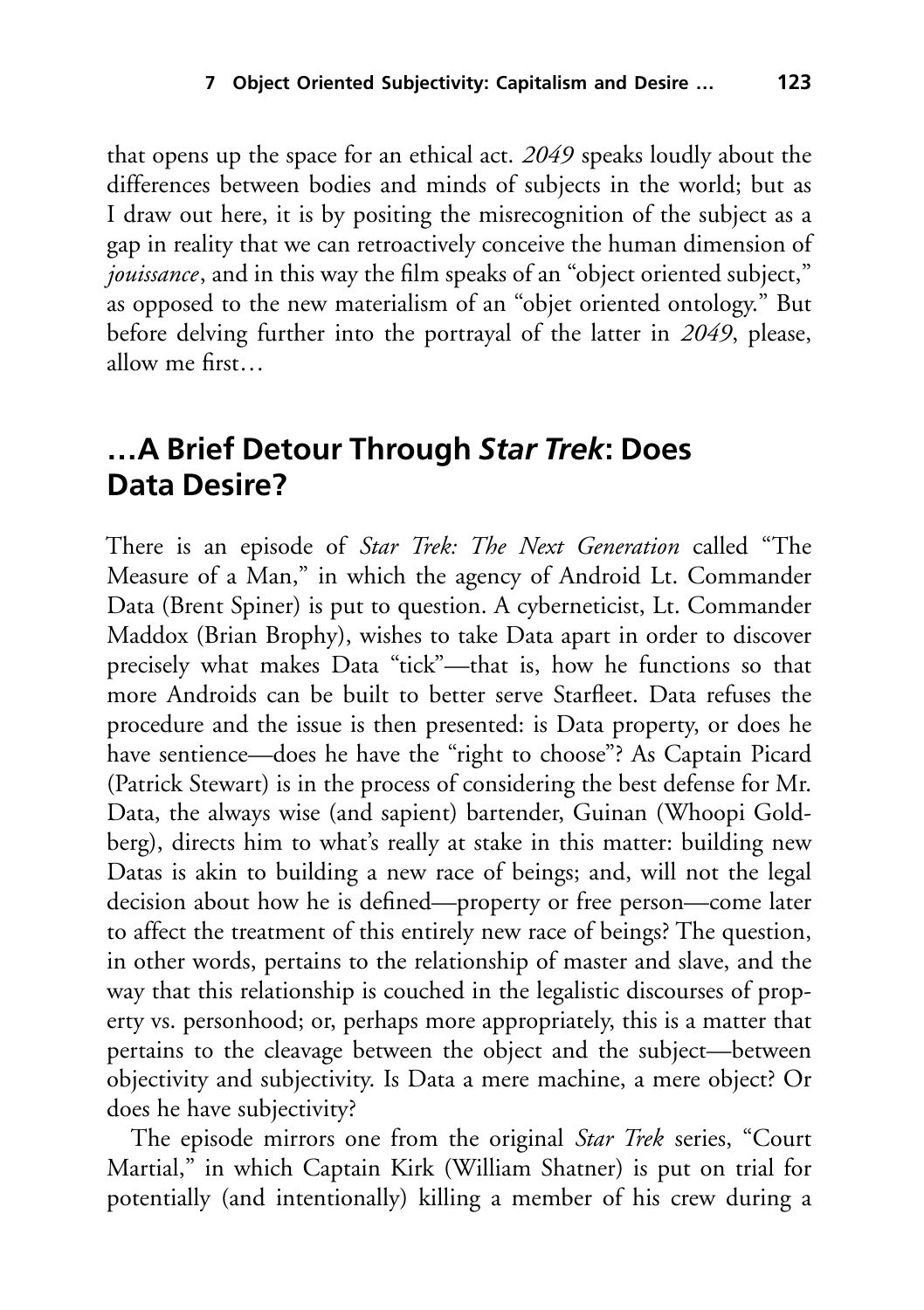dangerous mission. The scenario centres on Kirk's actions and decisions as Captain, and whether or not the accident that supposedly caused the death of a crew member occurred by accident within the context of procedure, or if Kirk failed to follow procedure and is directly at fault. According to his own word, Kirk followed procedure and the death was accidental; however, the computer (machinic) record differs and shows that Kirk *failed* to follow procedure. The episode thus treats the question of human versus machine sentience and the issue of machinic logic, reliability, and objectivity. Liberal society seems to favour what is objective as more truthful or neutral. It's only when we enter the realm of human subjectivity that we discover the existence of a "bias." Like the typical depiction of the surveillance camera, the machine is deemed to show the truth, itself more reliable than the memory of the human subject. But in the episode, the question becomes whether or not a machine can have sentience, consciousness, or if this is a capacity limited to human personhood and subjectivity. Or, since machines do not have sentience, are they not truly objective? Is it human subjectivity that in fact trumps the clout of the machine, or is bias an inherent property of subjectivity? In "Court Martial," sympathies fall towards Kirk and the fallibility of the machine.

*Star Trek: The Next Generation* further troubles this question, and deals with it in other interesting ways, not least of which is the episode, "Elementary Dear Data," in which Data and Geordi enact a Sherlock Holmes mystery on the Holodeck, where they accidentally create a holographic rendering of Professor Moriarty (Daniel Davis) who develops conscious self-awareness. Although he is but a mere holographic projection, and thus his embodiment is limited to the confines of the Holodeck, the episode takes to task the Cartesian definition of subjecthood, *cogito ergo sum*—I think, therefore I am. Moriarty relates to Data in the sense that he possesses conscious self-awareness and intelligence, but is himself substanceless; Data, conversely has substance but is a product of cybernetics. Thus, in "The Measure of a Man," the question turns towards Data, asking if he, in fact, has a "soul"? But perhaps, the better question to ask is whether or not Data desires.

*Star Trek* typically draws from and responds to these questions from a particularly liberal humanist perspective of the dualism between mind and body, and attends to them generally in Western legalese. One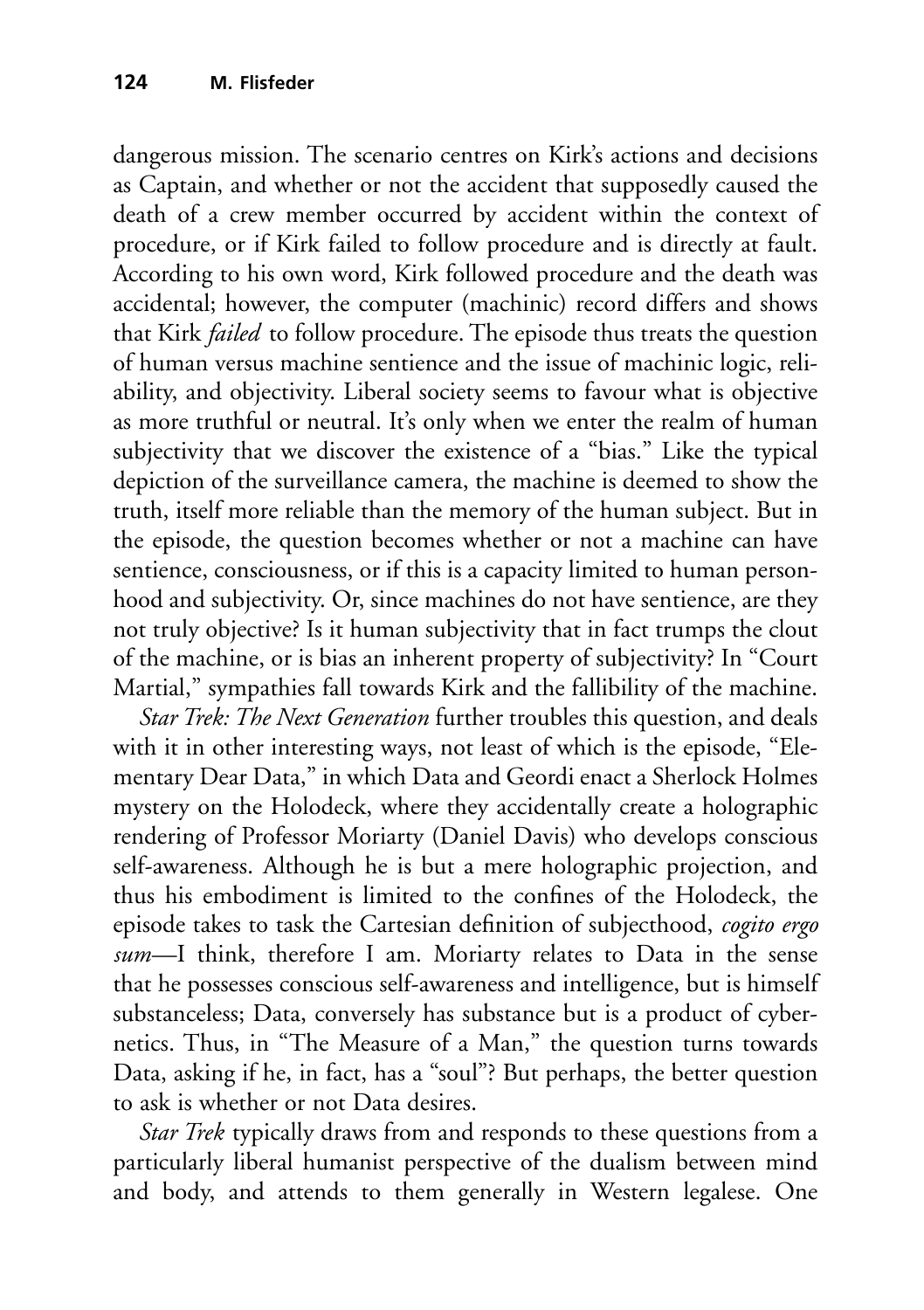question that seems to be left unattended when the series questions personhood is the one about desire. Does Data desire? Does he "dream of electric sheep," so to speak? Does he, in other words, have an *unconscious?* In its modern liberal humanist approach to questions of subjectivity and humanity, *Star Trek* takes a more classical stance in placing the conscious self-centred subject as typical. The franchise, however, fails to consider what is perhaps at a deeper level the difference between human and machine: the capacity of human desire and enjoyment, or *jouissance*. My point, in other words, is that the true marker of human subjectivity is less its conscious self-awareness, and more the agency it has in its unawareness or *un*conscious with regards to its own enjoyment. Subjectivity, in other words, emerges, not by directly recognizing and *knowing* what we desire. Subjectivity emerges only after an initial failure—a failure to obtain the object that we *believe* we desire. It is our *un*awareness—our misrecognition—of the fact that we are following a different path than the one that we assume that accounts for the agency of the subject. Recognition is merely a *lure* that leads us in the direction of our actual (unconscious) enjoyment. Here, *Blade Runner* is more precise.

## **Substanceless Subjectivity: Are We Human? Or Are We Denser?**

Much has already been said or written about the question of Deckard's (Harrison Ford) personhood.<sup>[1](#page-16-0)</sup> When, at the end of the original film or more adequately in the 1992 Director's Cut and the 2007 Final Cut of the film—Deckard finds the origami unicorn left by Gaff (Edward James Olmos), he gets an indication that he too is a Replicant. The paper unicorn mirrors the image of the unicorn that we see in Deckard's dream sequence inserted into the film in the Director's Cut at about the midway point. Throughout the film, both Deckard and the audience are meant to be misled about his status as human. He is apparently a human blade runner, whose job it is to hunt down and "retire," or kill rogue Replicants deemed illegal on Earth following a mutiny of the Replicants on one of the Off-World Colonies, and the mass murder of the human "masters"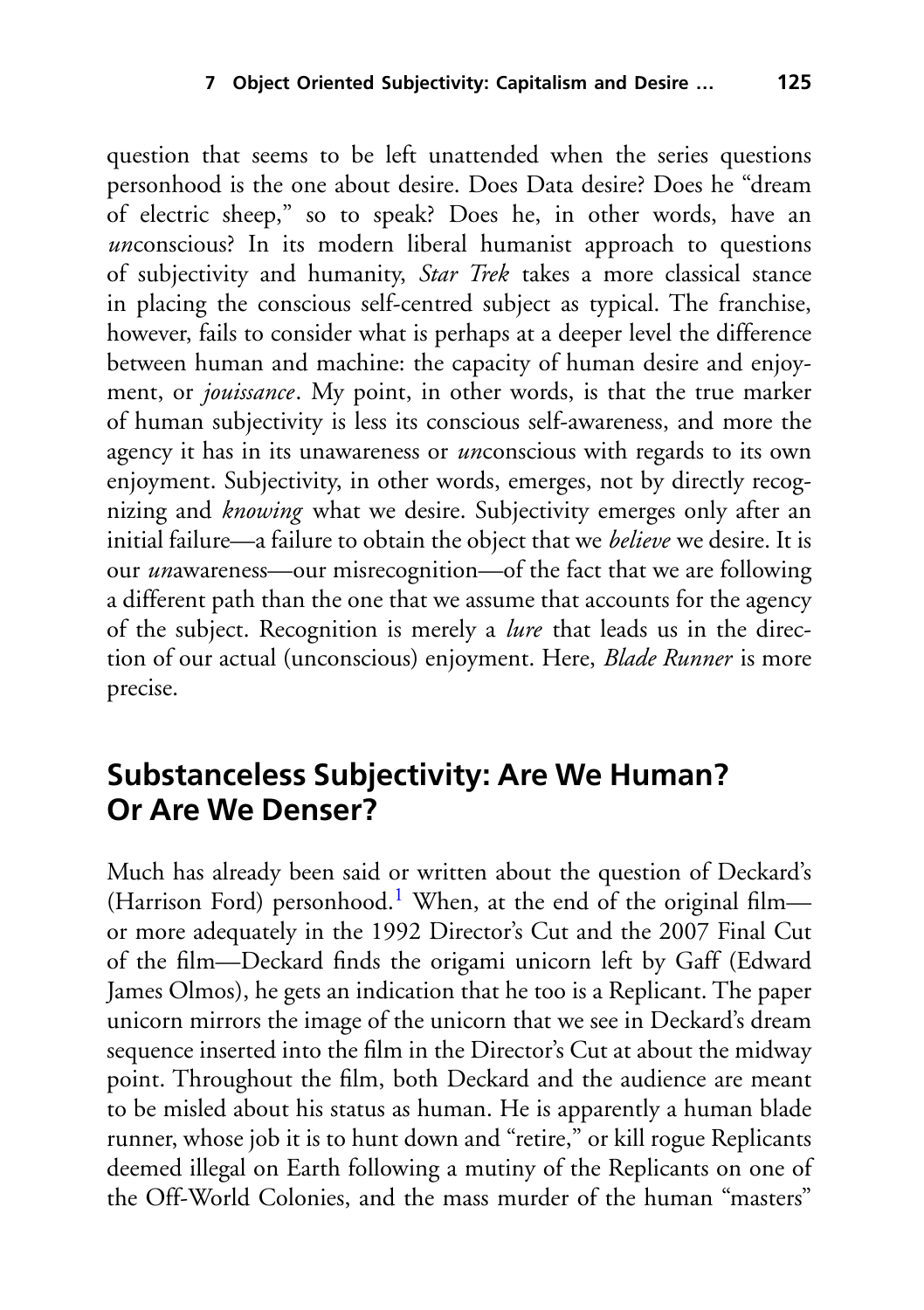living there. As the original film explains, affect became a factor in losing the ability to control the Replicants. The NEXUS 6 model Replicants started to feel their own emotional responses, and in order to help tame these responses the manufacturing Tyrell Corporation opted to give the Replicants implanted memories that could help them to better assimilate affect into their cognitive relationship to reality. Affect and memory make the Replicants, like Rachael (Sean Young) and Deckard (hypothetically NEXUS 7 models), "more human than human," as the motto goes for the Tyrell Corp. Ultimately, it is the inscription of fantasy, and not simply memory, that tricks the NEXUS Replicants. It is their relationship to a fundamental fantasy that humanizes them, by providing for them a relationship to their enjoyment. But this is where the new sequel, *Blade Runner 2049* complicates matters even further.

The new film takes place thirty years after the story in the original. The opening to *Blade Runner 2049*, and subsequent expository details brought out through dialogue between the characters, explains that things have changed since the time of the original film. This background is further developed in a series of three short films produced as side promotional projects for the new film: *Black Out 2022* (Dir. Shinchiro Watanabe 2017), *2036: Nexus Dawn* (Dir. Luke Scott 2017), and *2048: Nowhere to Run* (Dir. Luke Scott 2017). *Black Out 2022* explains that as the NEXUS 6 inventory expired, the Tyrell Corp. produced NEXUS 8 models that were purpose-built and with natural lifespans. The NEXUS 8 models were integrated into human society on Earth. However, disdain towards the Replicants persisted resulting in the rise of "Human Supremacy Movements," which used Tyrell's Replicant records to track down and kill them. In retaliation, a Replicant liberation movement destroyed all of the datacenters housing the records, causing a black out that swept across the world.

The blackout is referenced several times throughout *Blade Runner 2049*. It led, afterwards, to the prohibition of Replicant production, which forced Tyrell out of business. However, the second short promotional feature, *2036: Nexus Dawn*, depicts how fourteen years after the black out, and the prohibition of Replicant production, the new tech mogul, Niander Wallace (Jared Leto)—who the opening scroll sequence at the beginning of *Blade Runner 2049* explains built his fortune by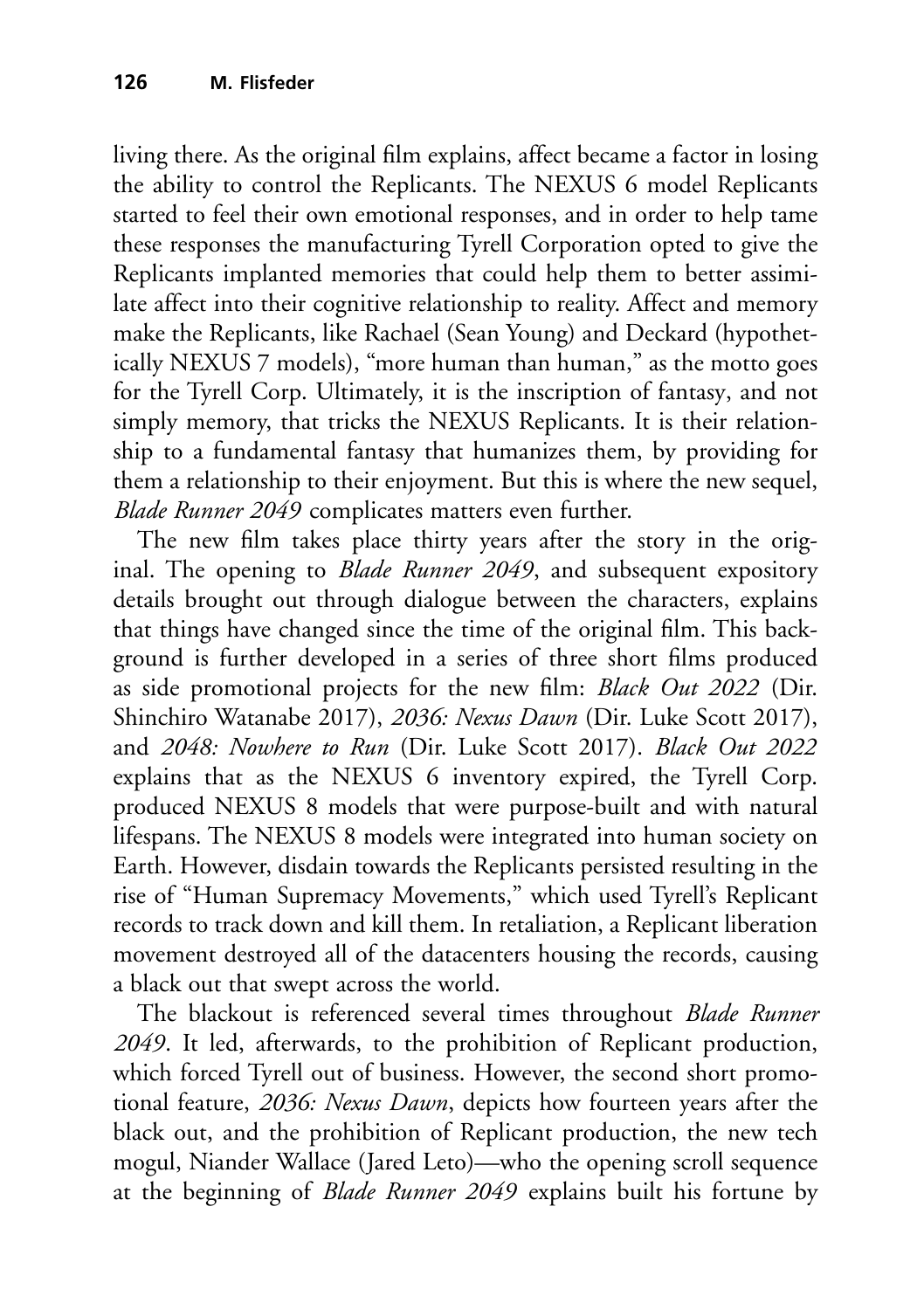inventing a new protein harvesting technology to stave off the erosion of the food supply and the hunger that followed the blackout—has bought out the Tyrell Corp. and has begun to again produce new Replicants, which he has now made to directly obey the human masters. It's this fact that allows Wallace to force the future government to rescind the prohibition and the new mass production of Replicants.

In *Blade Runner 2049*, unlike the original, Replicants are now allowed to roam the streets freely. They are permitted because of the failsafe of obedience. The film's hero, K, is a new generation NEXUS. Like Rachel (and Deckard), K's memories have been implanted. But unlike her, K is made fully aware that he is a Replicant and that his memories are fake. In the original film, Deckard tells Rachel that she is a Replicant. Rachel responds by showing him photographs—"objective evidence"—of her childhood, of her childhood memories. These photographs represent elements of her personhood measured in memories; but they are memories in object form. Deckard tells her that these memories are in fact fake, that they are images of Tyrell's niece. Rachel's memories, that element of herself that made her "human," actually belong to someone else. It's this fact that subtracts for her the essence of her personhood; afterwards she devolves into a kind of substanceless subjectivity. It's this fact that, in a sense, drags her down from the highest to the lowest; it is her process of proletarianization, so to speak. Her photographs, on the one hand serve as objectal correlates to the fundamental fantasy that supports her existence as human. But, on the other hand, the film shows that even the objective evidence of her personhood is without guarantee. It is not the object, but her experience as substanceless that transforms her into a subject. She is "hystericized" (in the Lacanian sense) at the moment of the failure of her fundamental fantasy, forcing her into a position of questioning her identity in the eyes of the big Other.

Although K is aware that his memories are implanted and that he is a Replicant, his process of proletarianization occurs somewhat differently. Like the original film, *Blade Runner 2049* maintains a focus on questioning liberal conceptions of humanism. And similar, as well, to the original film, the new one hinges its conception of humanity on the difference between conscious self-awareness and misrecognition, unawareness (of what we really are), and an "unconscious" of sorts.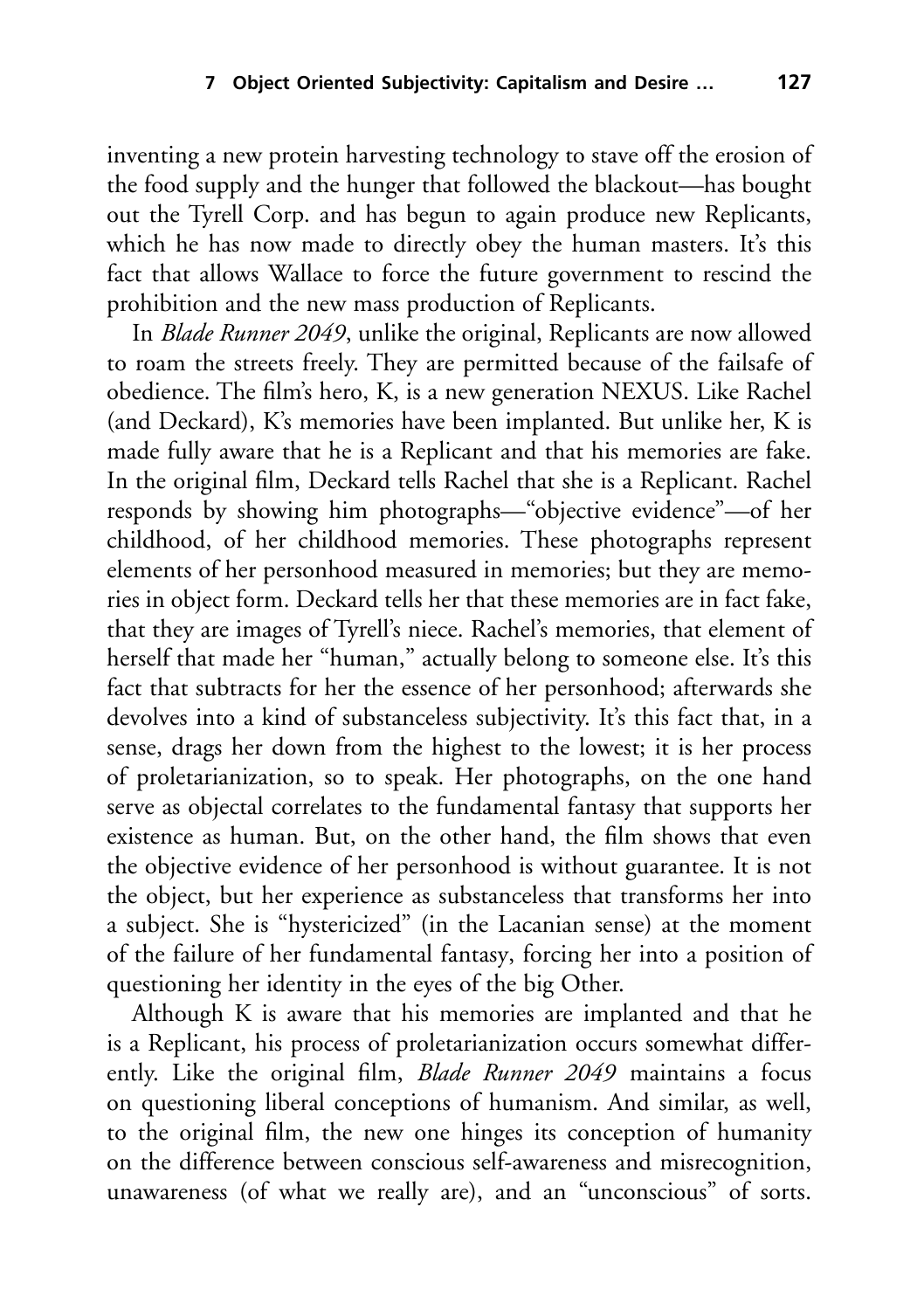Whereas Rachel believed herself to be human, only to discover that she is actually a Replicant, K's mystery begins when it appears as though he might not in fact be a Replicant but human—or, at least, human-like. K and Rachel are different from a character like *Star Trek's* Commander Data for the fact that their subjectivity is defined, not by conscious self-awareness, but by conscious misrecognition—the misidentifying, mis-interpellation, of the core of their subjecthood. This possibility presents itself to K in the process of investigating a Rogue NEXUS 8, Sapper Morton (Dave Bautista).

*Blade Runner 2049* begins as K tracks down and "retires" Sapper—in scenes that mimic the aesthetic and the staging of Deckard's fight with Roy Batty (Rutger Hauer) in the Bradbury building at the end of the original film. Afterwards, while investigating deeper into Sapper's protein farm, K discovers a box buried beneath a tree, which has carved into it the numbers "6 10 21." Upon seeing these numbers, a memory sequence is flashed of a small child holding a small wooden toy horse, standing in front of a fire—K's fundamental fantasy. The sequence is flashed quickly and becomes the film's McGuffin (of course, the toy horse replicates the origami unicorn left by Gaff in the original film). It's later revealed that the contents of the box are Rachel's remains. It's discovered that she died not long after giving birth to a child delivered through c-section. This astounding revelation is the political linchpin of the film.

Thought to be impossible, the fact that Rachel was able to give birth to a child raises concern for K's superior, Lieutenant Joshi (Robin Wright). She is concerned that if the Replicant resistance movement discovers that a Replicant gave birth to a child then there would be a new war, a new battle cry for the Replicant resistance. She orders K to find and kill ("retire") the child. But K still has an odd connection to the site from which Rachel's remains were discovered: the memory that was triggered by the numbers carved on the tree trunk. What is his connection?

The numbers carved out on the tree give material substance—not unlike the origami unicorn—to his memory. It objectifies, in a way, a memory that he had until then believed was implanted. Although K knows that he is a Replicant, and knows that his memories are implants, the material manifestation of this memory troubles his established subjecthood—perhaps he is not just a mere Replicant. Perhaps he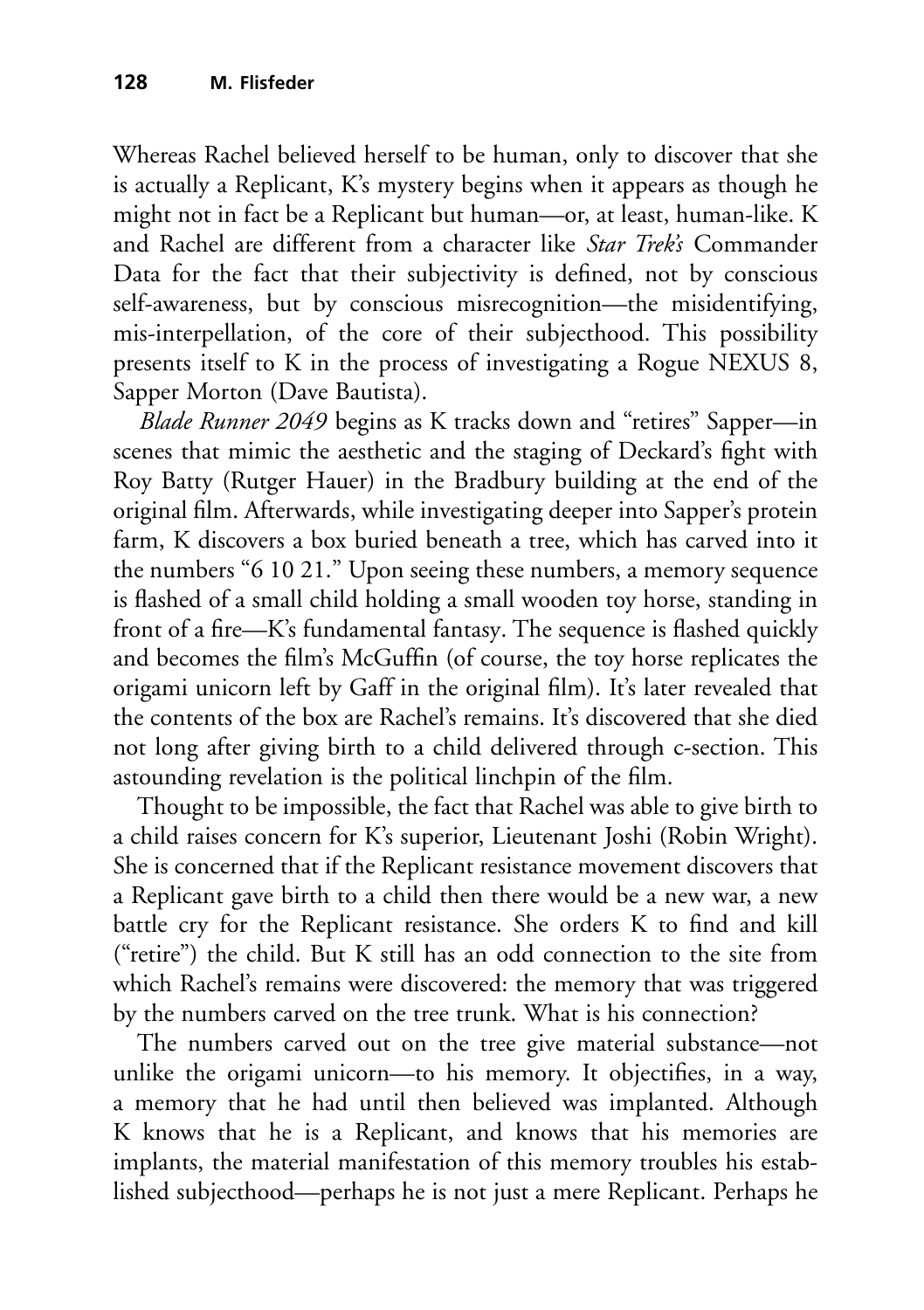is actually Rachel's child. Is *he* the child that Joshi has ordered him to kill? If a child is born from a Replicant mother (or parents), does he remain a Replicant? If he has produced his own memories, is he still a Replicant? What is now the dividing line between humans and Replicants if the latter can self-reproduce? What marks our humanity?

The fact that K is also aware of his existence as a Replicant (unlike Rachel and Deckard), and that he knows that his memories have been implanted, presents an intriguing update to *Blade Runner's* universe of ideology critique. In contrast to an older notion of ideology as false consciousness, K operates less through the mechanism of mystification, and more through that of disavowal as in the psychoanalytic statement, "I know very well, but nevertheless…" His obedience is predicated upon a certain disavowed knowledge, where in the place of this knowledge he is allowed to enjoy. Are things really so different for the way that we humans in the real world contend with our everyday existence, given the contradictions of neoliberal capitalism, of which we are constantly made fully aware? Or is subjecthood in contemporary capitalism not also predicated on the same kind of disavowed knowledge. What then happens when the *misrecognition* central to our conscious subjecthood is brought into question?

#### **Automation, Replication, and Enslavement**

The political economic context of *2049* is also brought into focus through the contradictory perspectives of two secondary characters. Whereas Lt. Joshi fears the possible repercussions of the discovery that Rachel, a Replicant, gave birth to a child—that if discovered, this might cause a new war—Wallace is oddly excited. From his perspective, as a capitalist and owner of a megacorporation, the self-reproduction of Replicants might actually help to solve a problem of production—that is, the speed with which he is capable of turning out new models to satisfy demand from the Off-World colonies. While the state politicallegal position of the LAPD is one of potential conflict, Wallace sees only the revolutionary productive potentials of self-reproducing Replicants,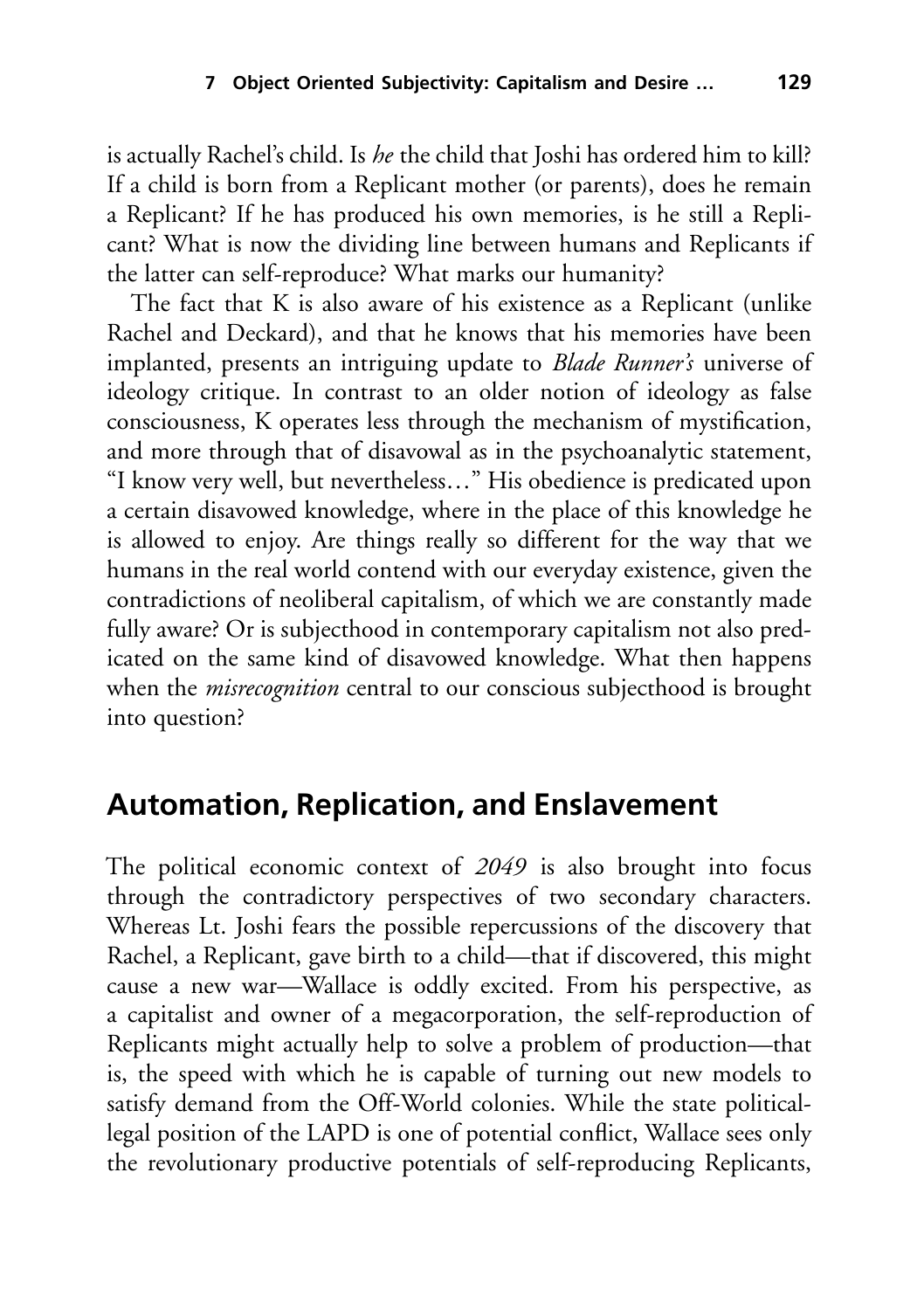which he hopes could give him a leg up in his business. His perspective is one of the market; and it is worth looking at these contradictory perspectives of Joshi and Wallace, for it is indicative of the contradictions that do exist between the political and the economic; or, put differently, it oddly indicates the intersection of the class state mechanism and the tensions in the economic mode of production.<sup>[2](#page-16-0)</sup>

Wallace, a capitalist, is continuously interested in driving further the revolutionizing of the means of production. If we read this from a traditional historical materialist perspective, we might be able to register this drive as one that amounts to escaping or overcoming the contradictions inherent to the mode of the production. What are Replicants if not the means of production outgrowing the relations of production? They are both the conscious operators of production *and* the means of production—all of the forces of production congealed into themselves. They are akin to the drive to automate the production process so that capital can retain more profit that does not have to be distributed in the form of wages to human labour. Wallace is (literally, in the film) blinded to this as he strives to further advance processes of automation located in the Replicants themselves, as productive technology. They are from the perspective of the Corporation (both Tyrell and Wallace) non-human labouring machines, or forms of labour-saving technology; machines that take on the appearance—they look like—human slaves. So what happens when the slave-machines begin to recognize themselves as sentient beings of rights? This is the question of race and slavery that Guinan posed in *Star Trek*.

One of the contemporary trends in philosophy is the so-called New Materialism, or Object Oriented Ontology. In a recent article that is well worth some reflection, W. Oliver Baker makes the claim that interest in the New Materialisms is very much a particular reaction to the current moment of capitalist development (Baker, [2016\)](#page-17-0). Within the history of colonialism, Baker notes that colonized peoples were not in fact viewed as human, but as non-human objects. Slaves, for instance, are considered to be productive *property*, means of production that are more like machinery than people. Contemporary neoliberal capitalism has radicalized this situation somewhat; that is, if we go to the end in considering the effects of the neoliberal rhetoric of entrepreneurialism.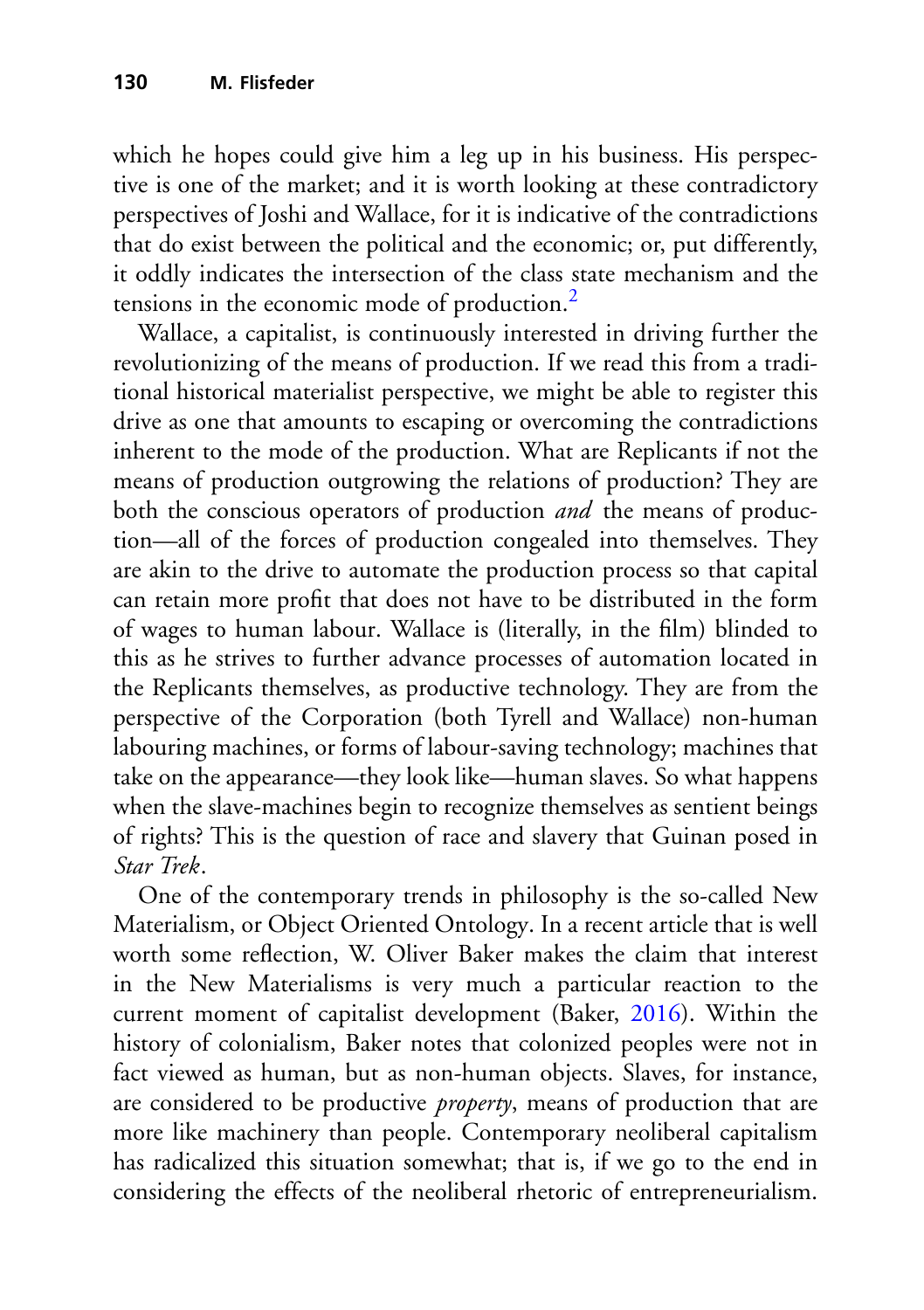For the neoliberal ideology, democratic citizenship has been replaced by entrepreneurship. We are now all "entrepreneurs-of-the-self." This has emerged in material practice as the austerity logic of neoliberalism has torn down the social safety net, making the market the ideal space from which access to needs is provided at a cost. Sure, we are all free to access our needs in the market, but rising costs of real needs effect an imbalance that reproduces inequality. At the same time, just-in-time models of production, and an increase in precarious labour, enforce new *regimes* of labour where every entrepreneur-of-the-self is constantly in the process of both producing and reproducing selfhood (what Foucault calls "biopower") at the same time that they are also producing value-bearing commodities. Michael Hardt and Antonio Negri read this process as one of "subjects producing subjects;" (Hardt and Negri, [2000:](#page-17-1) 32) but as I have argued previously, this is a process not of subjects producing subjects, but of subjects actively involved in the deepening processes of reification that now occupy the entirety of life (Flisfeder, [2015\)](#page-17-2). This is true of Foucault, as well, who, as I've put it, "represents the individual caught in ideology insofar as it misrecognizes its objectivization as a condition of its subjectivization" (ibid.: 568). In other words, instead of producing new subjectivities, my claim is that neoliberalism is a term that helps to justify contemporary processes of deepening reification; and, back to the New Materialisms that Baker addresses, it seems as though something like Object Oriented Ontology begins to factor in at the moment when the colonialist human begins descend into the sphere of the objectified non-human commodity. More than just relations between objects replacing relations between subjects—or, in terms of commodity fetishism, where a political relationship between people is masked by a social relationship between things—now we begin to conceive a horizontal network of objects that includes human actors that are somewhat akin to non-human agents. But only at this moment of total reification, does something like Object Oriented Ontology, as Baker argues, seem to gain traction. So, back to *Blade Runner 2049*: what happens when the objects, the machines, begin to gain sentience, when the machine-objects are subjectivized?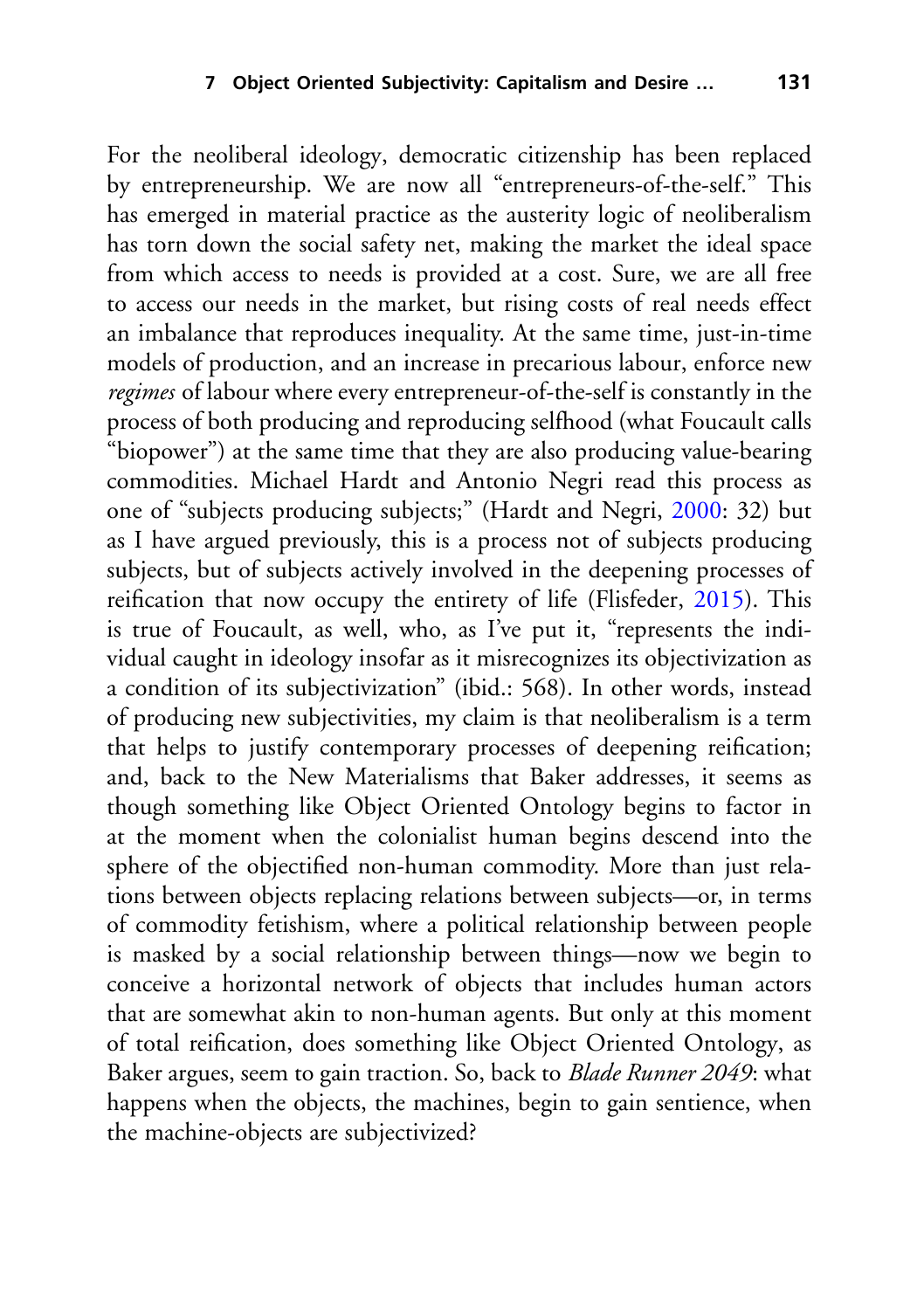This process of subjectivization is more complicated than in the older Althusserian sense of ideological interpellation, which the Slovenian school of Lacanian scholarship has troubled for years. Whereas for Althusser, the subject is a product of ideology, according to Mladen-Dolar, the subject is what emerges where ideology fails (Dolar, [1993\)](#page-17-3). This makes subject, then, not a category of ideology, but one of emancipatory agency, and demonstrates effectively where a reified consciousness differs from that of the proletariat. This, we might say, is what happens to K upon questioning the possibility of his status as Replicant. It's when he begins to doubt his existence as a normal Replicant that he becomes an hystericized subject in the Lacanian sense of demanding from the big Other: *Que vuoi?*—What do you want from me?

# **Jo(u)i-***ssance*

The object quality of Replicant subjecthood is further taken to task in *2049* through the character of K's holographic girlfriend, Joi (Ana de Armas). Joi, too, is a product of the Wallace Corporation, but unlike the *embodied* Replicants, she is a hologram. Of course, her depiction in the film abounds in not so subtle references to recent and past depictions of "robot" girlfriends, from 80s films like Steve De Jarnatt's *Cherry 2000* (1987), or even Michael Gottlieb's *Mannequin* (1987), to more recent versions in films like Alex Garland's *Ex-Machina* (2014) and Spike Jonze's *Her* (2013), and TV shows like *Westworld* (HBO 2016–). Joi is bound to her holographic projection unit built into K's apartment and therefore unable to be truly mobile. She only becomes mobile when K buys her a "gift," a portable holographic projection device that allows her to be transported to other environments, outside of K's apartment. Although it seems to give her freedom, we see throughout the film that she can only go as far as K, which is to say that her "freedom" is still tethered to K's mobility and not her own.

Joi serves somewhat as K's counterpart, an artificial lifeform whose sentience is continually put into question. More so, in some ways, than even K since as his stereotypically domesticated "housewife," her portrayal raises questions about the gender dynamics and politics internal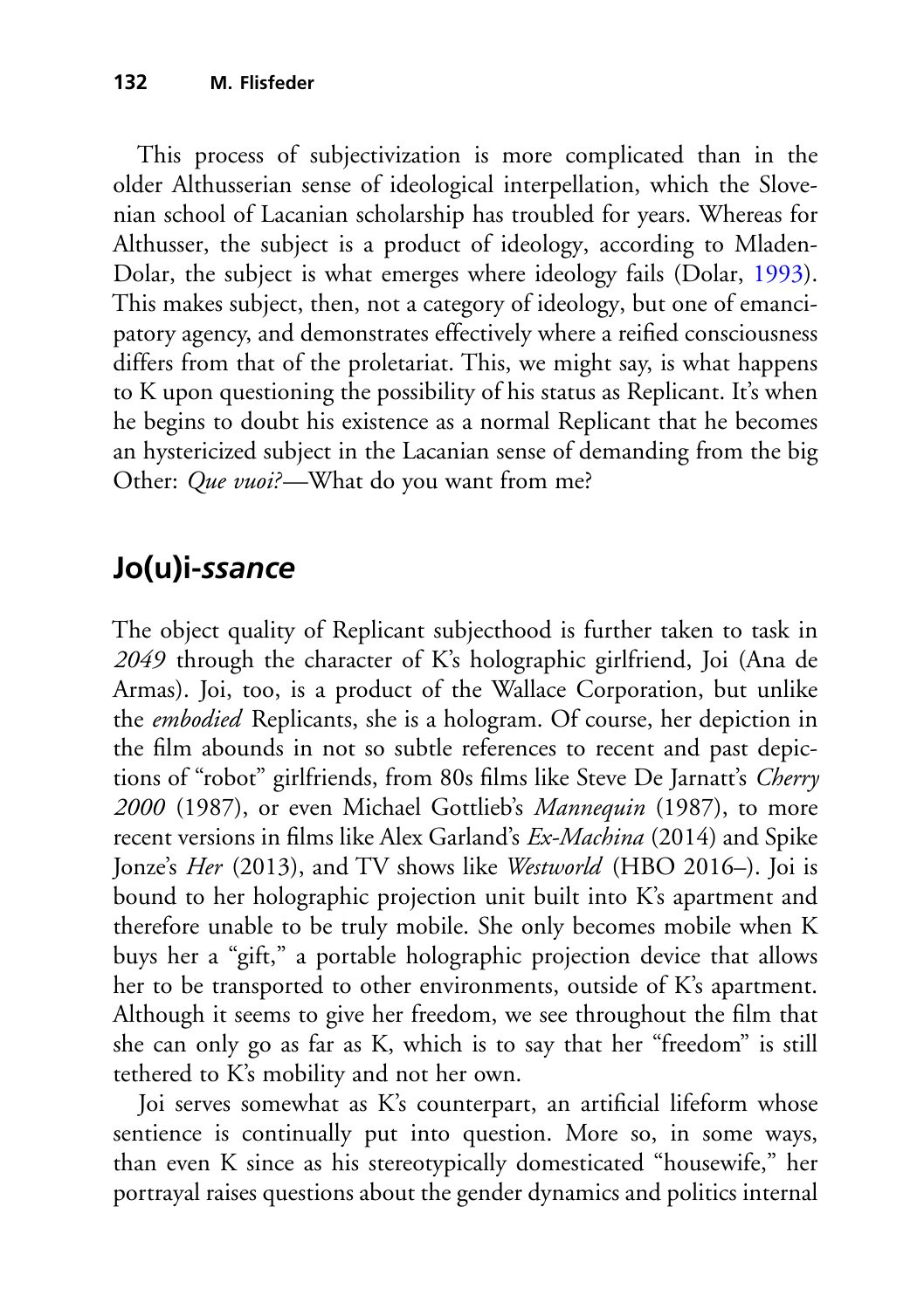to the identity of the Replicants. Because she is without material substance, it is depicted in the film that Joi and K are unable to engage in physical acts of love (kissing, holding hands, and having sex). This impasse allows us to reflect upon the depiction of some of the other female characters in the film.

Mariette (Mackenzie Davis) is a prostitute who, at an earlier point in the film, is told by Freysa (Hiam Abbass), a leader in the Replicant resistance, to attempt to seduce K—likely to bring him to the resistance. Later on, Mariette arrives at K's apartment at Joi's request. Since Joi and K are unable to have physical sex, Mariette is brought to serve as Joi's surrogate, replicating a popular scene from Spike Jonze's *Her* (2013), in which the Operating System (OS), Samantha, with whom the film's hero, Theo, has fallen in love, invites a human "surrogate," Isabella, to act as a material stand-in for them to have sex[.3](#page-16-0) The scene in *2049* has Joi's holographic image overlaid and synced with Mariette's body, which can be used to satisfy K's pleasure, while continuing to fantasize about having sex with Joi directly. Both Joi and Mariette (whom we also later find out is a Replicant, part of the resistance), then, here appear to serve as objects—in both physical and virtual form—for K's enjoyment. They serve as the props of his masculine sexuation, his identification as a masculine subject, in the way described by Lacan in his logics of sexuation (Lacan, [1999\)](#page-17-4). We might even say that Joi serves as the fantasmatic, sexualized counterpart to the memory of the horse toy that plagues K from the beginning.

The scene is unambiguous in its depiction of the heterosexual male fantasy, but I would also argue that because this is so overt it is meant to trouble even the continued existence of sexism in contemporary capitalism. The film appears to be quite self-conscious of this fact as the villainous Replicant, Luv (Sylvia Hoeks)—Wallace's assistant and henchwoman—twice asks K how he likes their "product." This ironic and doubly-coded depiction of sexist gender dynamics is also evinced in the way that Joi insists on giving K the name "Joe." K confides in Joi that he believes himself to be Rachel's child, to which she responds by telling him that she's always felt that he was special, insisting that instead of his Replicant name, K (a shortened version of his serial number), he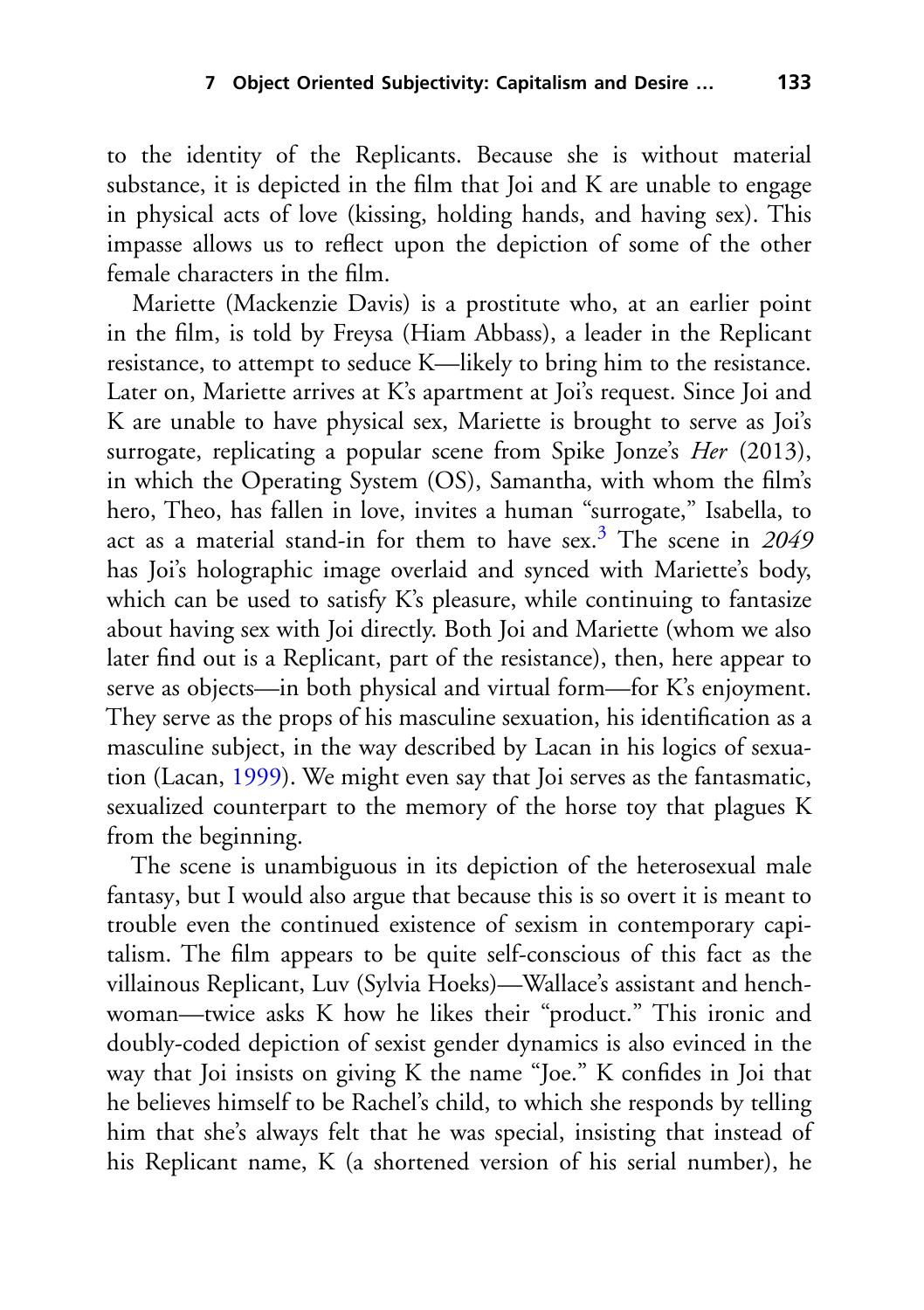uses the human name to identify his unique qualities amongst the Replicants. Only, later on in the film, K wanders through the L.A. streets and comes upon an interactive pornographic advert for the Joi product, which towers over him, leaning in to him saying: "You look like a 'good Joe.'" It is clear in this instance that the amorous feelings that Joi seemed to be projecting onto K were still part of her programming. It also becomes clear at this point, through this realization, that K has in some ways traversed the fundmental fantasy that was his tether to his own social being.

The female Replicants still carry with them the object-qualities addressed above in relation to the question of non-human slaves; and even Joi's immobility is an indication of this, comparable to the position of the memory designer, Dr. Ana Stelline (Carla Juri). K seeks out Stelline to discover whether or not his memory of the child is real or an implant. She is, herself, confined to a cage-like environment, quarantined due to a rare illness that she has acquired. She tells K that it is illegal to give Replicants human memories, which we can deduce has changed since Rachel as a model 7 NEXUS. Stelline reads K's memory and tells him that the memory was in fact lived by a person, which makes K believe finally that he *is* Rachel's child. When we later discover that Stelline and not K is Rachel's child, this further complicates the ethical position of the film. The memory of the horse toy belongs to Stelline. It was implanted into K's memory. Although this reconfirms his status as a Replicant, the process of searching out the object still helps to place him in the position of the ethical subject, not unlike the process of the analytic treatment. After going through the process, after searching out the object and ending up still with nothing—he is not Rachel's child, he is still formally, technically, the same as he was before—the process still allows K to return to his previous objective position, but now with a newly formed subjective perspective on his ethical position. He has lost Joi (joy/pleasure), but he has traversed the fantasy that positioned him within the existing relations of power. He, in other words, did not give way to his desire, and ended up following this path long enough to reconceive his relationship to his en-joi-meant.

Putting this last point aside for now, it is worth comparing Dr. Stelline's and Joi's entrapment and confinement to their respective camps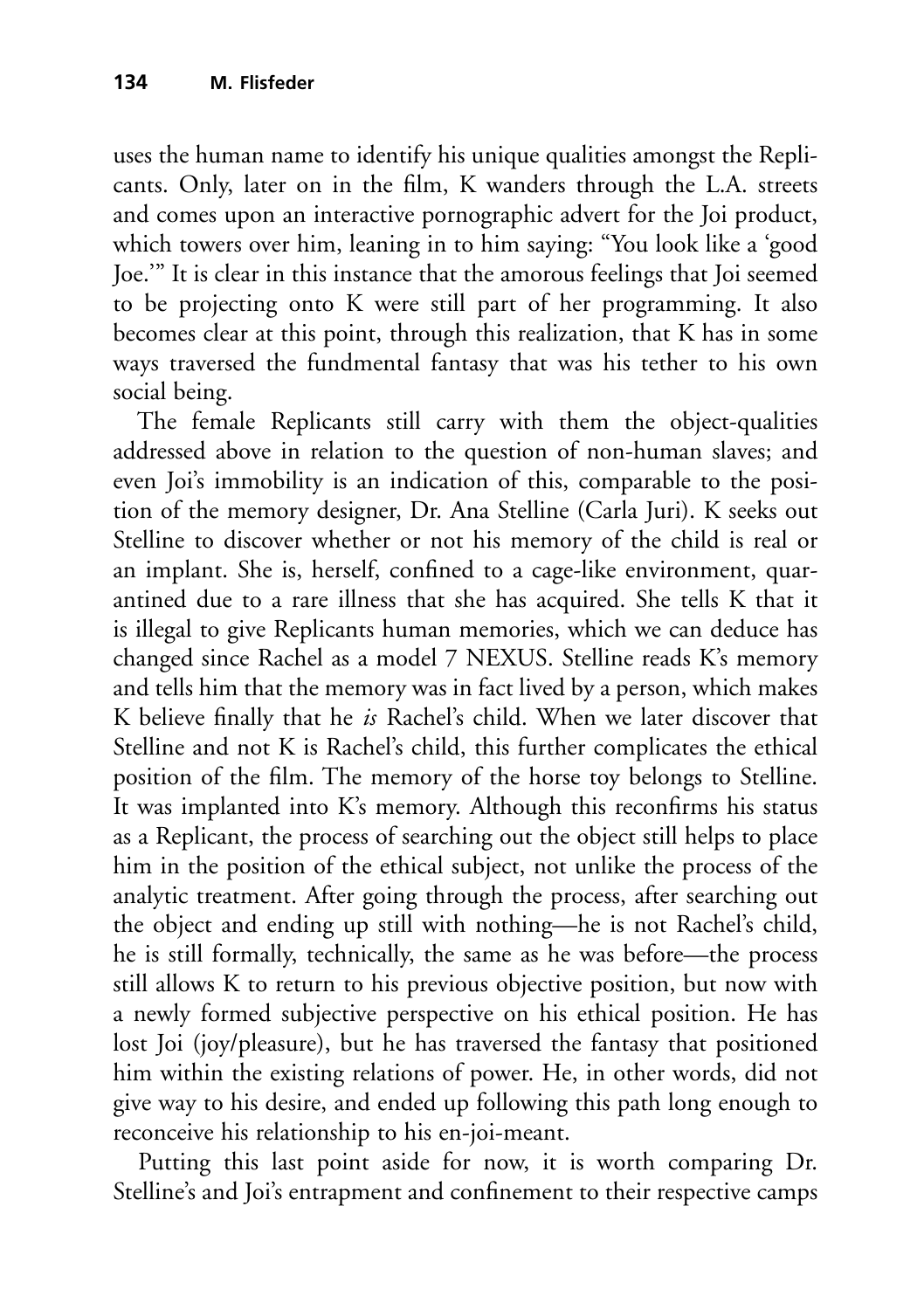since what the film also provides for us is cogent investigation of the politics of space and how this represents key elements of the world that the film draws out. It creates for us, in a sense, a spatial representation of the rhizomatic architectures of internalization and externalization that are part of global late capitalism, but which are also indicative of the wide array of global spatial conundrums and contexts that we now face, from ecological catastrophe to the networked aspects of global production and to the totalization of global computation that is now a part of our everyday experiences of reality.

#### **The Camp or the Bunker**

Another way that *2049* differs from *Blade Runner* is in its depiction of the world outside of the dystopian Los Angeles. The original 1982 theatrical release of *Blade Runner* gives us a small utopian glimpse at the world beyond the dark L.A. borders, when Deckard and Rachel escape up north. This ending is of course removed in the Director's and subsequent cuts of the film, leaving us only with the claustrophobic space of dystopian L.A. The only indication of a place beyond comes from the overhead floating adverts for the Off-World Colonies. But in *2049*, we do get to see a broader scope of the planet.

The film opens, even, with the scene at Sapper's protein farm, which appears dusty, barren, and cold. K later goes off to find Deckard who is hiding in a destroyed Las Vegas, which has been polluted by radiation, making it impossible for any humans to live there (since both Deckard and K are able to withstand the radiation, we can assume that this is a subtle indication that they truly are both Replicants). Such depictions thus force us to consider L.A. as a space of both enclosure and respite. In *Blade Runner*, the constant adverts for the Off-World Colonies make it seem as though the inability to escape Earth is a fate left to the misfortunate lower classes. In *2049*, the extreme ecological degradation in the various other parts of Earth present Los Angeles less as a camp than as a bunker, a space of protection from the dangerous world beyond its borders. But the city as centre also depicts for us in another way that key element of disavowal that is a component part of contemporary ideology.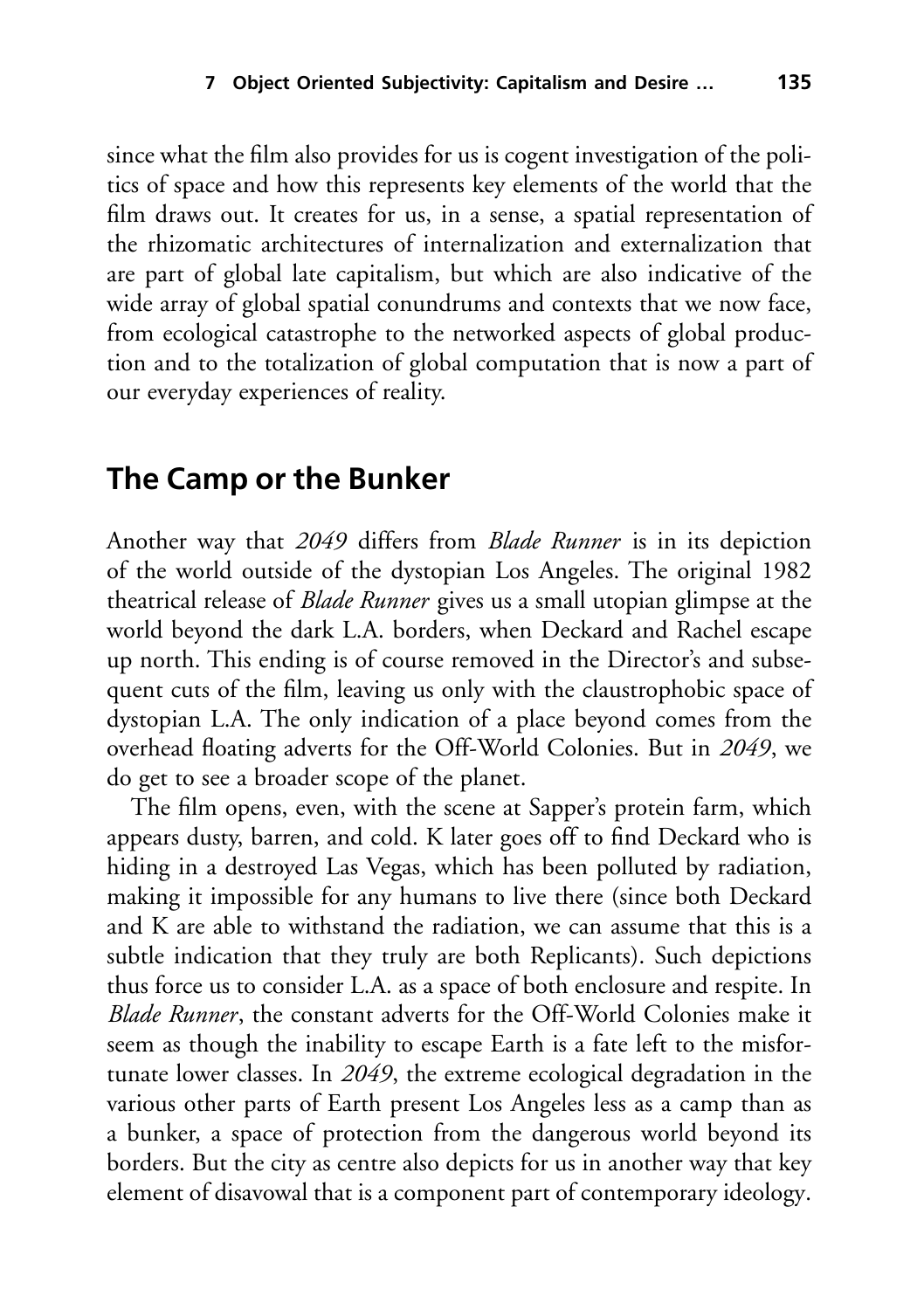We see in the process of K's investigation, when he attempts to track down the origins of his memory of the child with the small wooden toy horse standing in front of the fire, the existence of non-machine labour. That is, we are given here a scene depicting the production of the machinic through child slave labour, which we can clearly recognize as akin to modern day sweatshops, often set on the periphery of the capitalist global north—which is to say in the impoverished developing locales of the global south, officially condemned by liberal capitalism, but still an elementary part of the capitalist pursuit of increasingly cheaper labour. For all of the glitzy glossy neon and spectacle of the big city, it's very construction is still reliant upon various forms of racialized, gendered, and child exploitation. Fortress L.A. is the very shield, the bunker that protects us from the hard reality of the world beyond.

But we know this already. Who doesn't know about the existence of global ecological degradation? Who of us remains unaware of continued existence of racialized and gendered practices of exploitation—in both the developed and developing worlds; or of the continued existence of child exploitation in sweatshops. We know, but nevertheless… In this way, we are all a bit like K, consciously misrecognizing our own subjective position in the world; and, in this way, too, *Blade Runner 2049* reflects perfectly the now.

Just as K's initial misrecognition leads him towards an emancipatory logic, so too does the narrative of the film express this possibility for us under the present conditions of contemporary capitalist ideology. Like K, we—in twenty-first century, postmodern and neoliberal capitalism relate to the present ideology through a form of misrecognition and disavowal. K begins by *knowing*—that is, by "recognizing"—the fact of his existence as a Replicant. He is able to consciously acknowledge that he is a Replicant with implanted memories. But he disavows this fact as part of his daily existence. Today, we all know the fact of capitalist exploitation, we are able to avow this as a recognized fact; nevertheless we act as if this was not the case. K begins his emancipatory journey when, for an instant, driven by the logic of his desire, he begins to *doubt* his existence as a Replicant. Driven by this possibility he seeks out the truth. He misrecognizes the logic of his desire, but it is only through such a misrecognition that he ultimately becomes subject. In the end, he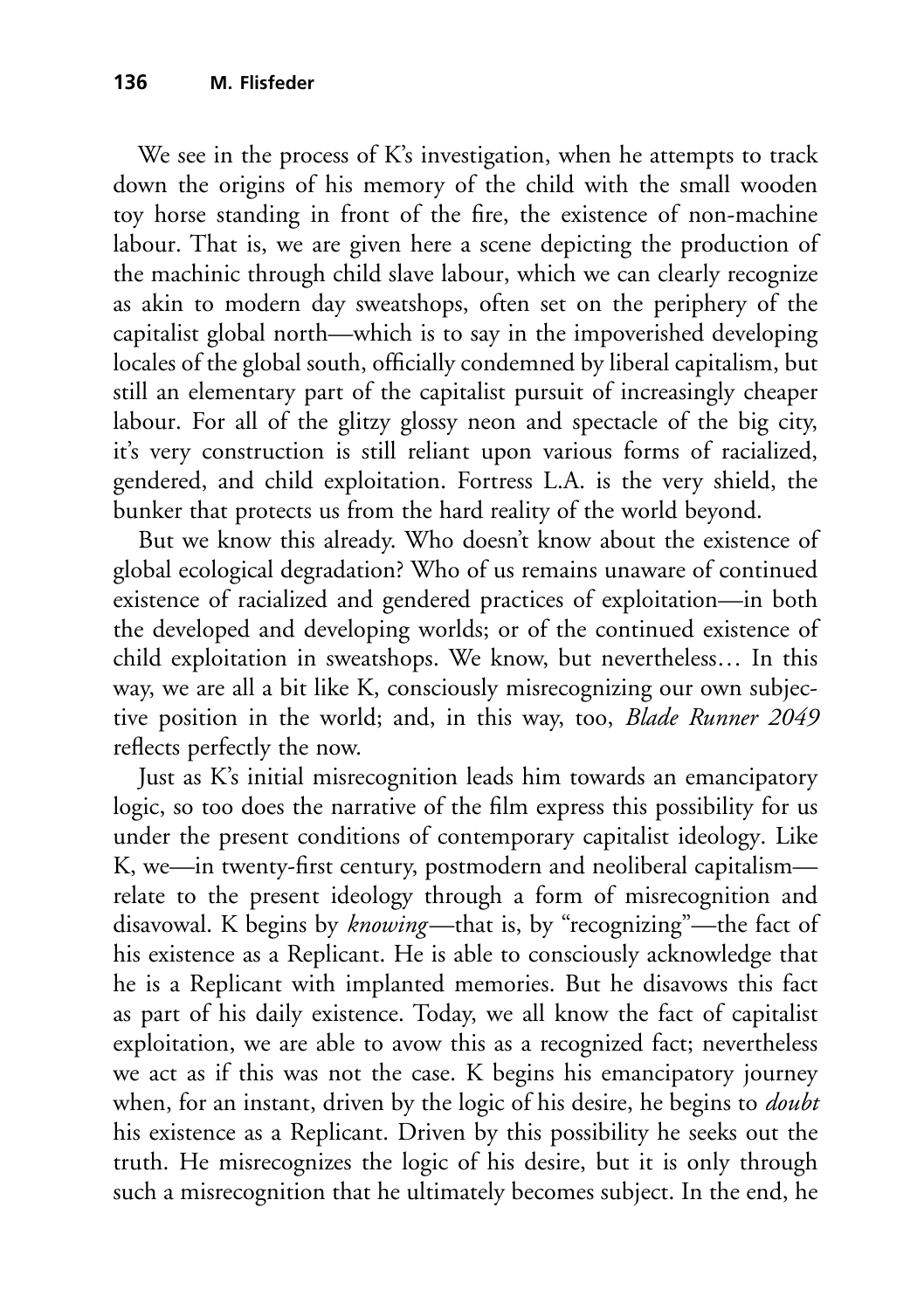returns to his initial position of existence as a Replicant, but now with a new understanding as to his *conditions* of existence and possibility.

As the logic of the film suggests, we become politicized, "not out of some neutral concern for larger political questions or some universal desire to eliminate injustice but because of a singular desire that bear's only on one's own subjectivity" (McGowan, [2011:](#page-17-5) 115). This is the lesson of the film: human subjectivity bears upon our relationship to our desire, and the political ethics of the subject are the same as the ethics of psychoanalysis: do not give way with regards to your desire, even if, in the end, we gain nothing but a new perspective on the very position from which we began. In *Black Out 2022*, the timid Replicant character, Trixie, asks her savior, Iggy: "if we die, we go to heaven?" He responds: "no heaven or hell for us; this world is all we've got;"<sup>4</sup> and, perhaps, in the face of all of the various conflicts and struggles that we anticipate facing in the progression of twenty-first century capitalism, of which we are already fully aware, this is, ultimately, the materialist point of *Blade Runner 2049*.

#### <span id="page-16-0"></span>**Notes**

- 1. For more on this, see Matthew Flisfeder, *Postmodern Theory and Blade Runner* (New York: Bloomsbury, 2017), 121–135.
- 2. This, still, was present in the original film; as Ian Buchanan indicates, what *Blade Runner* stages "is a confrontation in which the ingenuity of capital... is pitted against the vigilance of the State." *Deleuze: A Metacommentary* (Durham, NC: Duke University Press), 132.
- 3. On this, see Matthew Flisfeder and Clint Burnham, "Love and Sex in the Age of Capitalist Realism: On Spike Jonze's *Her*." *Cinema Journal* 57.1  $(2017): 25-45.$
- 4. Which I'd like to contrast with Father John Misty's point at the end of his song, "Pure Comedy:" "I hate to say it, but each other's all we've got."